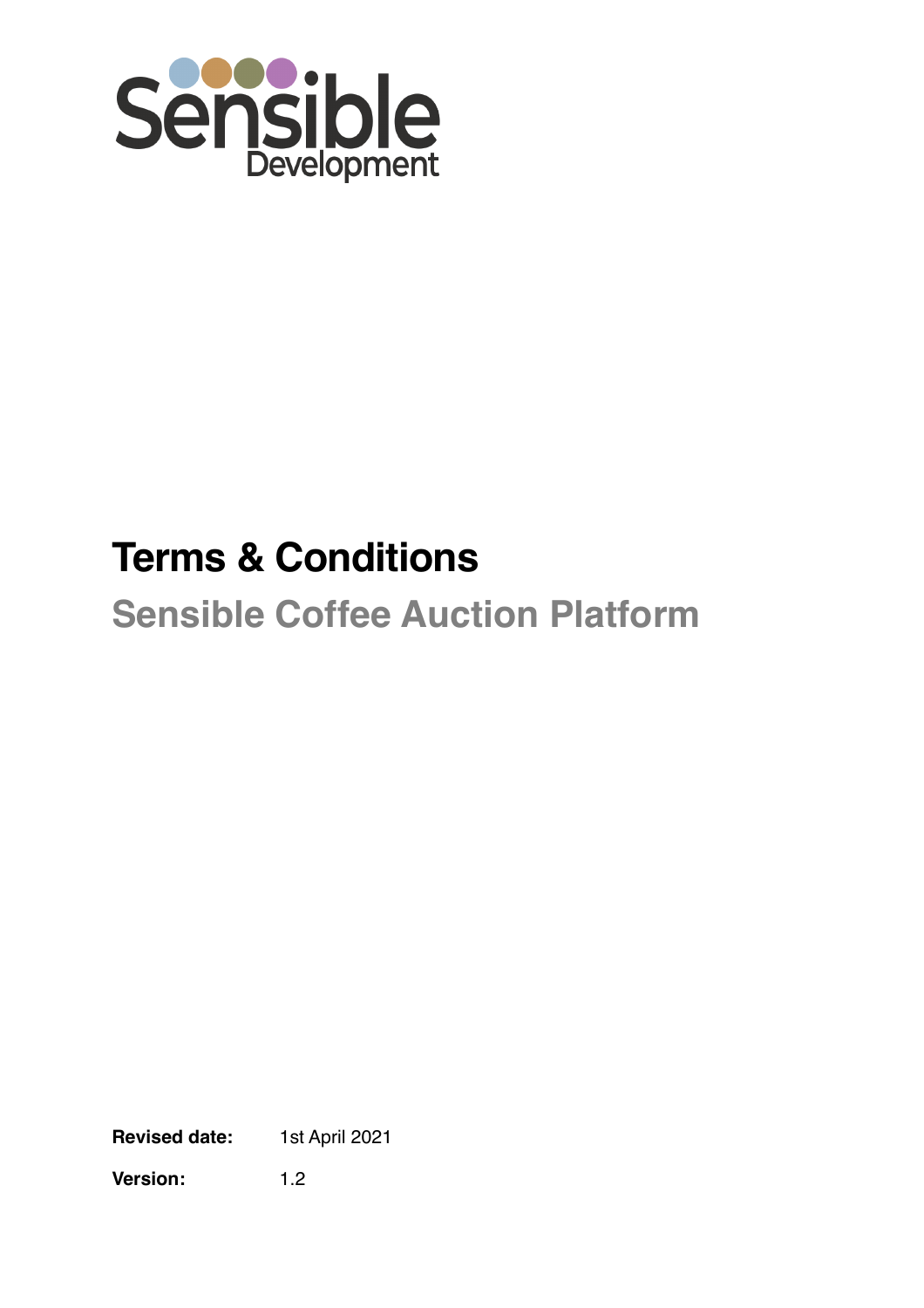

### **1. Introduction**

By registering to participate in any auction on this auction platform, conducted by Sensible Development Ltd, all bidders expressly acknowledge that they have read and understood the following terms and conditions of sale and agree to be bound thereby.

### **2. Definitions**

As used in these Terms and Conditions, the following words have the meaning set forth below:

- 1. 'Auctioneer' is the Sensible Development Ltd, who operate the platform Sensible Coffee
	- 1.1.Auctioneer Auction Platform

www.gemsofaraku.com

1.2.Auctioneer Trading Address

Sensible Development Ltd

- Vantage Point
- New England Road
- **Brighton**

BN1 4GW

United Kingdom

- 2. 'Sensible Coffee Auction Platform', 'Auction Platform' or 'Platform' is the website operated by the auctioneer for the purposes of facilitating the sale of coffee on behalf of the seller for the benefit of the buyer.
- 3. 'Seller' is the organisation offering a lot or lots for sale in this auction operated by the auctioneer.
- 4. 'Auction Lot' or 'Lot': a specific weight of green coffee offered for sale and described on the page on this auction platform.
- 5. 'Bidder' is any person registering, participating, making or attempting to make a bid at an Auction Sale.
- 6. 'Approved Bidder': is any registered person that has been approved by the seller to participate or make a bid at an auction sale.
- 7. 'Buyer' is the person who makes the highest bid accepted by the auctioneer, including the principal of any Bidder acting as an agent.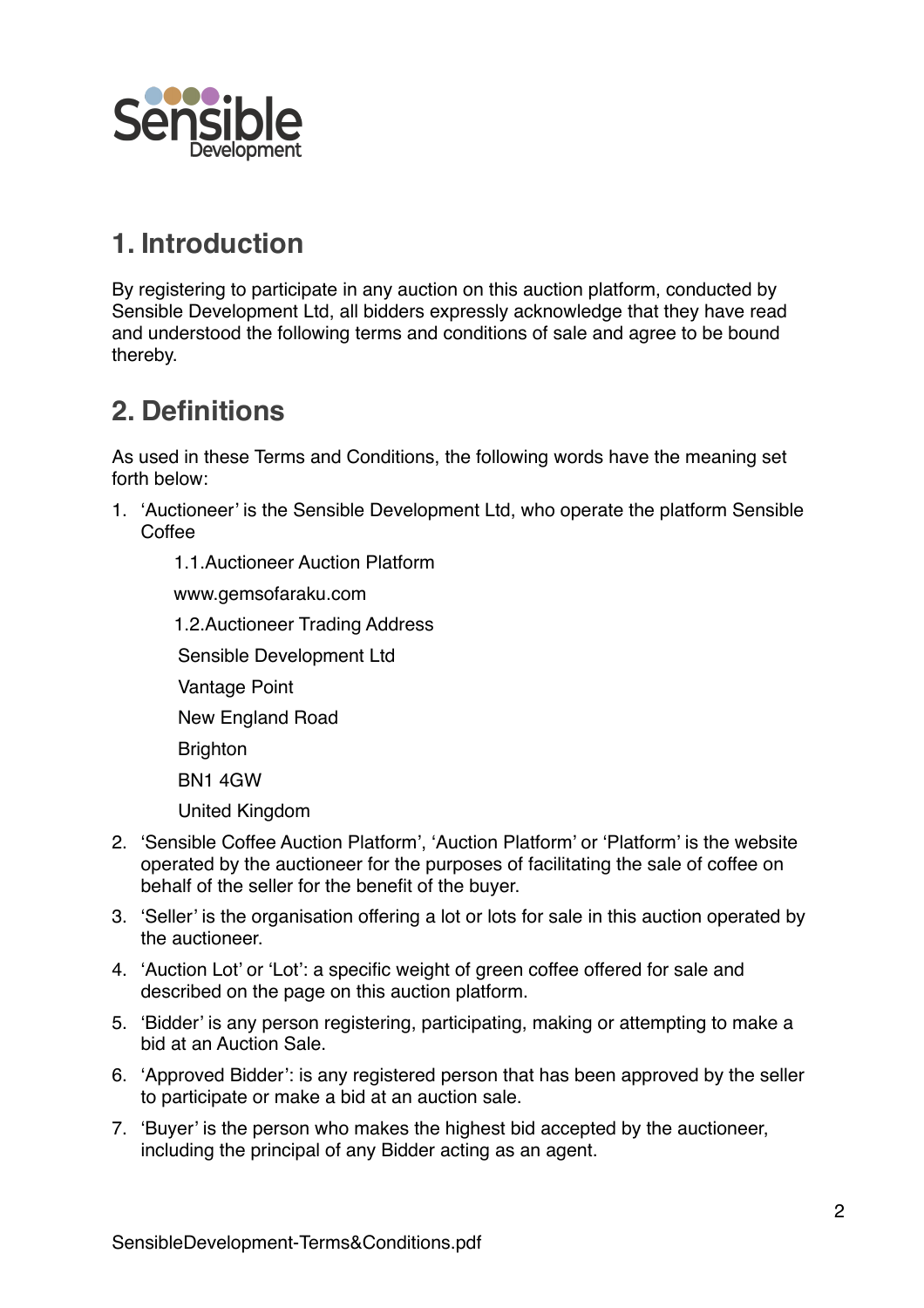

- 8. 'Final Price' is the highest bid accepted by the auctioneer at the end of the auction.
- 9. 'Auction End' is the moment at which the time on the auction clock reaches zero. This is the point at which no more bids will be accepted.
- 10. 'Buyer's Expense' means all costs or expenses payable by the Buyer in addition to the Purchase Price, in connection with the sale, such as applicable documentation, insurance, and shipping costs.
- 11. 'Purchase Price': is the sum of the Final Price and the Buyer's Expense including commission paid by the buyer.
- 12. 'Buyers Commission' is the amount paid by the buyer to the auctioneer for facilitating the transaction.

# **2. Legal Jurisdiction**

This auction will be carried out in accordance with laws in England and Wales.

# **3. Registration**

- 1. Registrations should be made at least 24 hours prior to the day of the auction.
- 2. The bidder agrees to keep his account details strictly confidential and not to permit any third party to use or access his account on his behalf. The bidder will be liable for any and all bids made via his account.
- 3. The auctioneer has the right at his absolute discretion to approve or refuse an application to bid on this auction, to withdraw the bidder's permission to use the online auction platform, or terminate an online bidding account on this platform; for any reason, at any time prior to, during or after a sale.
- 4. Further information may be sought from the bidder over and above that submitted buy the bidder prior to accepting their application to bid on this or any further auction operated on the auction platform.
- 5. The decision of the auctioneer in any case shall be final and absolute.

## **4. Ordering Sample Sets & Coffee For Sale**

- 1. It is the sole responsibility of the bidder to evaluate samples of coffees to be auctioned in order to determine quality and appropriateness of use for specific purposes and customer needs.
- 2. If no samples were ordered, complaints will be accepted only based on defects established by SCAA grading form.
- 3. Samples are representative of the winning lots prepared.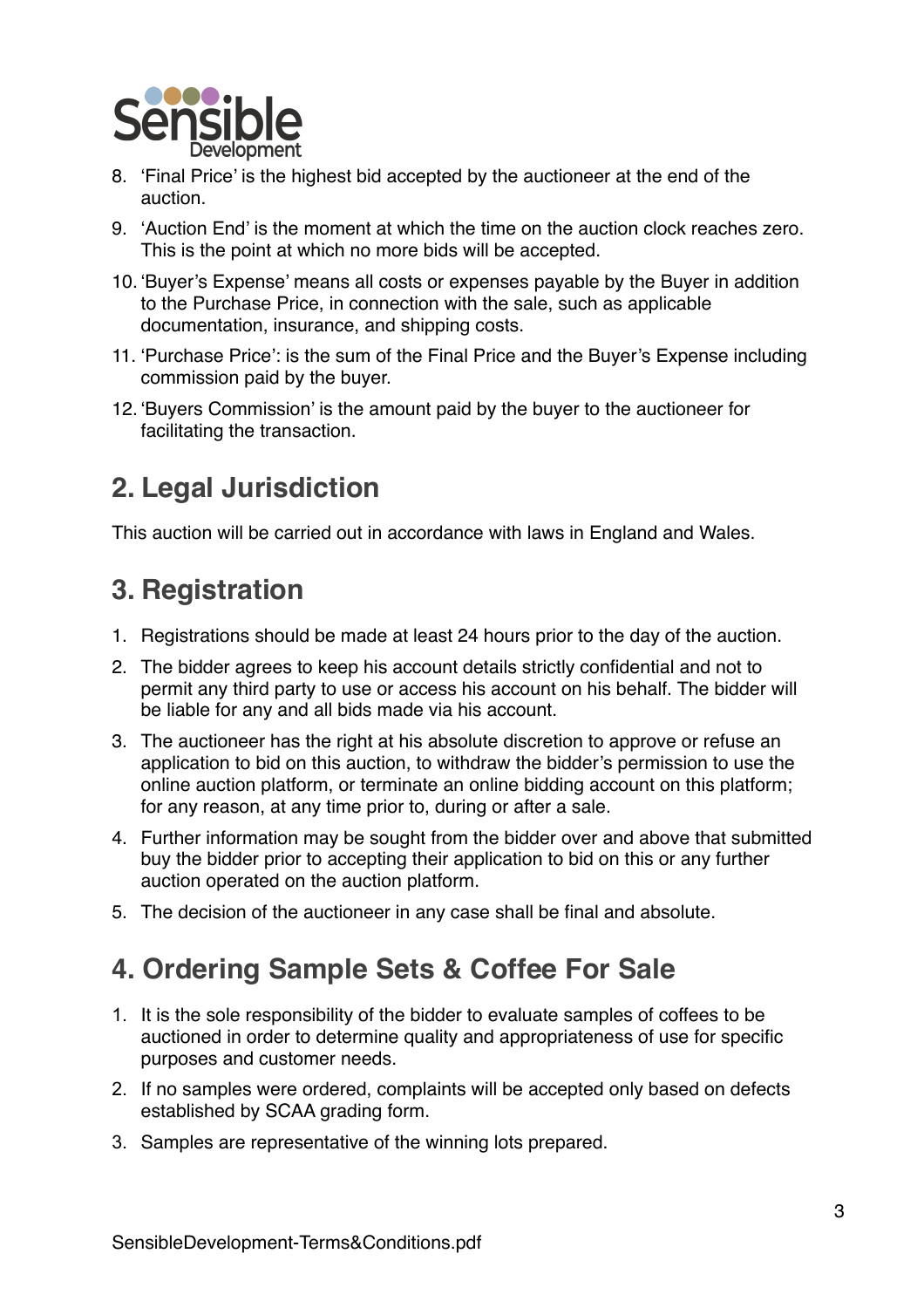

- 4. The coffee being offered for sale through this platform consists of individual distinct lots of green coffee which were selected by the seller.
- 5. Terminology and descriptions used and provided by the seller on the lots are not intended to be relied upon in lieu of bidder's sample testing.
- 6. All samples will be sent using international courier services.
- 7. All samples must be paid for using a valid credit card made through the auction platform.
- 8. All sample sales are final.
- 9. The bidder is responsible for providing the correct shipping information for the samples. Once samples are paid, any changes to the shipping information will be made at the expense and risk of the bidder.

## **5. Auction Terms**

- 1. The auctioneer acts as the agent for both the buyer and seller.
- 2. The auctioneer seeks to facilitate the sale between the buyer and seller by promoting the coffee for sale by the seller to the buyer.
- 3. The auction will take place on the date specific on the auction platform. This will be defined for each auction.
- 4. Each auction shall have its own page. The details of the date of the auction, the opening time of the auction and the coffee for sale are set out on that page.
- 5. The bidding will open at the specified time shown on the auction page. All lots will be open for bidding at the same time.
- 6. Each bidder is solely responsible of understanding the starting date and time for the auction. This varies from auction to auction.
- 7. Each bidder is solely responsible of familiarising with the platform before the auction date.
- 8. A practice auction will be made available to the bidders no less than one week before the auction is due to start.
- 9. The seller reserves the right to withdraw from sale any of the items listed or to sell at this auction items not listed.
- 10.The auctioneer has the right at his absolute discretion to refuse any bid. The decision of the auctioneer shall be final and absolute.
- 11.When the time comes for the auction it will be a Helmsman style auction. There will be 5 phases to the auction:
	- 11.1.Prior to opening all lots are listed but bidding hasn't started
	- 11.2.Open bidding
		- 11.2.1.Bidding will open on all lots in the auction at the same time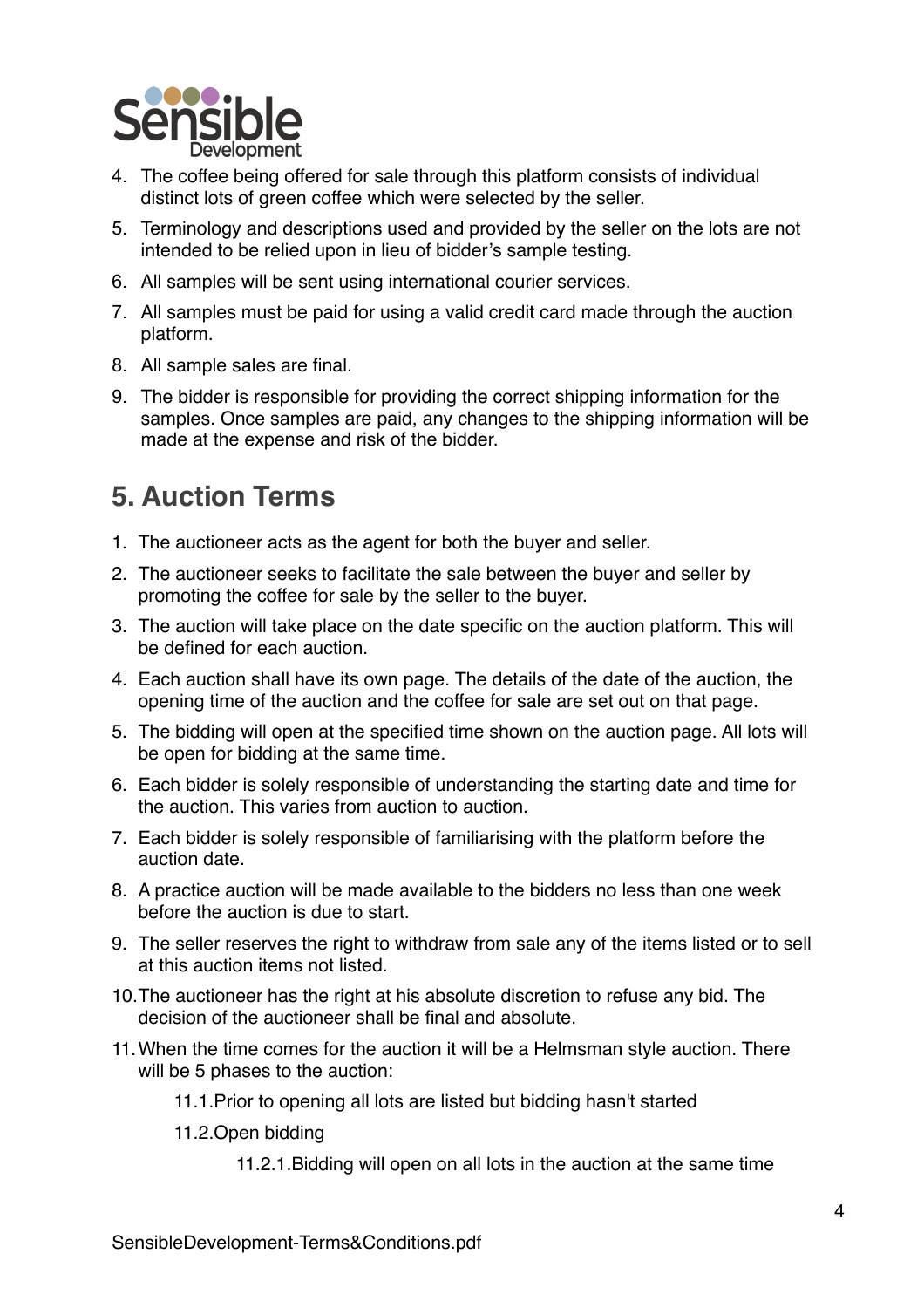

- 11.2.2.Bidding continue in this way until all lots have received a bid, or once the one hour of bidding as passed; whichever is the longest and no longer than one hour.
- 11.2.3.In all cases the auctioneer will notify the bidders, at least 15 mins before, when the clock countdown is going to start.
- 11.3.Clock Countdown
	- 11.3.1.The clock will count down from 3 minutes towards zero
	- 11.3.2.The clock will reset to 3 mins remaining each time a bid is received by the platform.
- 11.4.Auction Close
	- 11.4.1.Auction closes automatically after 3 minutes have passed where no bids have been placed.
- 11.5.The auction is closed.
- 12. The reserve is set and stated on the auction page for each lot; the opening bid price for each lot represents the reserve. This is the minimum selling price for the lot. The opening price may vary for each lot.
- 13. Each approved bidder may make as many bids as they desire during the duration of the auction, on any or all of the lots offered for sale.
- 14. All bids received by the auctioneer are final and irrevocable, whether they are submitted in person, online or by proxy.
- 15. If the buyer is the highest bidder and the online platform announces the he has won the lot, the buyer is the new owner of that item.
- 16. All sales are final.
- 17. Any auction on the Sensible Coffee Auction Platform is a live auction and the bidder agrees that each bid submitted as provided in these terms and conditions is irrevocable and cannot be amended or corrected, even if submitted in error and notified to the seller.
- 18. The buyer of the auction lot will be purchasing the entire auction lot.
- 19. Purchases are to be paid in full by wire transfer within fifteen (15) days of the end of the auction.

#### **6. Payment & Shipping**

- 1. Payment for auction lots is due in FULL 15 days after the auction date. Wire transfer is the only method of payment.
- 2. If payment has not completed after fifteen (15) days after the auction date, a rate interest of 0.50% per month will be charged over the total due.